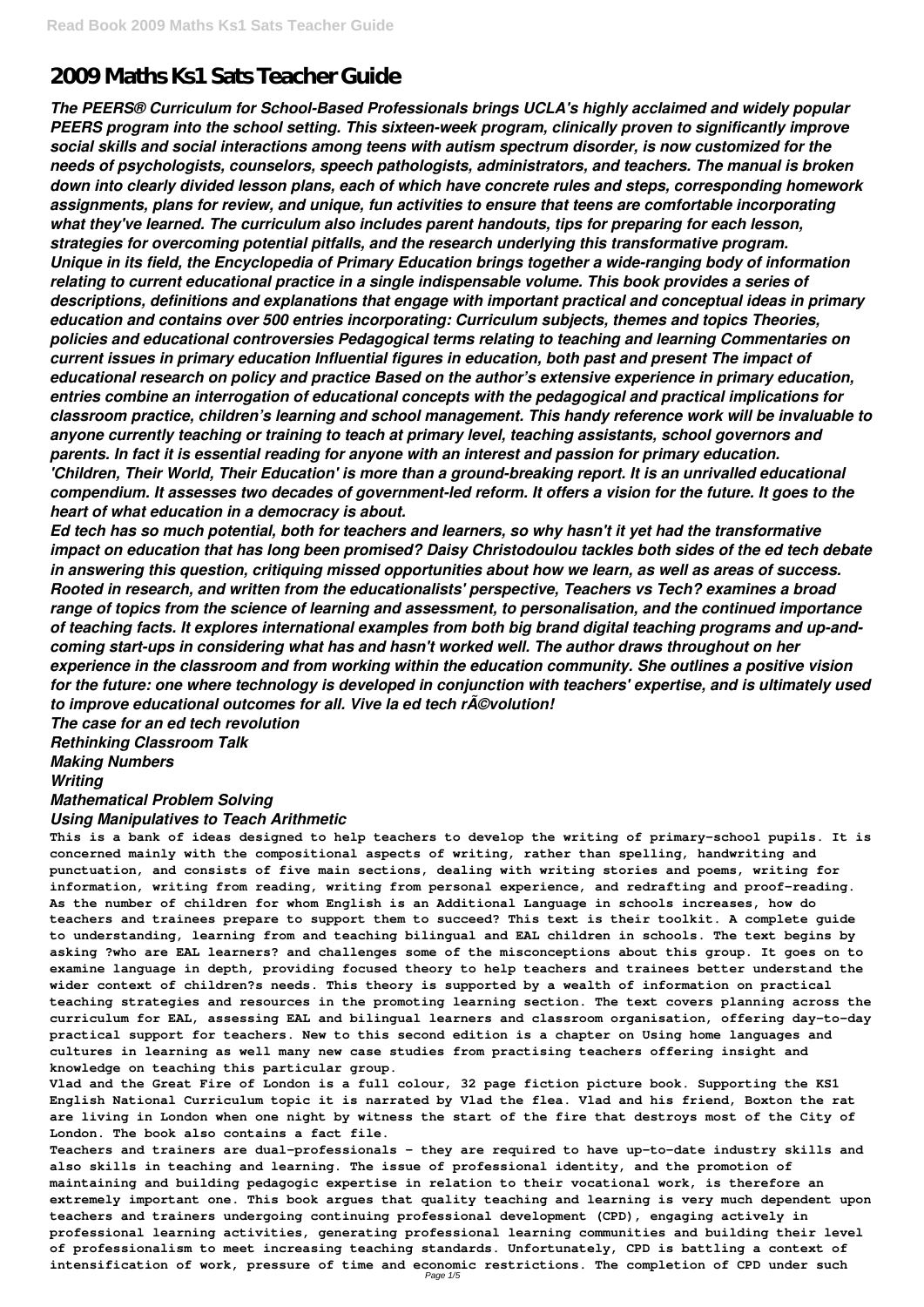**conditions can often become tokenistic and hitherto there has been very little research or evidence base for determining what approaches to CPD are most effective and efficient. Challenging Professional Learning draws on a wealth of recent research and evidence on what ingredients are necessary for effective and efficient (crucial at a time of such fiscal constraints) professional learning. It also explores the wider implications of these findings and the concept of learning as a collective activity. It argues that real professionalism cannot be achieved in isolation but instead takes place in a context that has political, social and cultural influences. The book brings together research from the Institute for Learning and practice around professional learning to link both individual and collective professional learning to organisational learning, leadership and the management of change whilst offering practical suggestions for improving these practices. It will be of great interest to teacher educators and their students at undergraduate and post-graduate levels, as well as anyone who works in higher education and with professional development.**

**An Independent Report from Sir Jim Rose to the Secretary of State for Children, Schools and Families Social Skills Training for Adolescents With Autism Spectrum Disorder**

**Lessons Learned : a Review of Behaviour Standards and Practices in Our Schools Development of Science Teachers' TPACK**

**Black Caribbean Underachievement in Schools in England**

**Reading for pleasure**

*Making Numbers shares exemplars of good practice drawing on the latest research on using manipulatives to develop understanding of arithmetic. Focusing initially on the teaching of numbers from 1-12, Making Numbers progresses to 200 and beyond, including ideas for teaching partitioning, arrays, and times tables.*

*When a dike breaks during a violent storm, flooding a little Dutch town, Nico's baby is saved by his heroic cat.*

*The Children's Plan, conceived after consultation with both parents and professionals, sets out the Government's ambitions for improving children and young people's lives over the next decade. The six strategic objectives are to: secure the health and wellbeing of children and young people; safeguard the young and vulnerable; achieve world class standards; close the gap in educational achievement for children from disadvantaged backgrounds; ensuring young people are participating in achieving their potential to 18 and beyond; and keeping children and young people on the path to success. The ambition depends on all children's services working together at the local level and the final chapter looks at the systems which are needed for this to happen*

*Science is a subject matter that requires learners to explore the world and develop their own abilities on the basis of that exploration. As technology broadens and deepens, science teachers need to expand their Technological Pedagogical Content Knowledge (TPACK), which determines how well they use technology to help students learn science. The book details our efforts to prepare science teachers to teach with the help of technology, examining various aspects of teacher education, professional development and teaching material preparation. It consists of three parts, which focus on: how TPACK is conceptually constructed within the field of science education, how teacher evaluation and teaching materials are developed and utilized based on the transformative model and how science teachers are prepared and supported with electronic resources based on the integrative model. The book offers a valuable resource for all those working in science education, as well as those readers who are interested in teacher education. Science teachers will come to know how simulations and animations can pedagogically support student learning. Practices for teachers' TPACK development such as learning-bydesign, evaluation and measurement and teacher communities are also addressed, applied and discussed in the case of science teachers. The individual chapters will provide teacher educators and researchers from all disciplines with new insights into preparing teachers for the Digital Era. Teaching Bilingual and EAL Learners in Primary Schools Government response*

*Children, Their World, Their Education*

*Identifying and Teaching Children and Young People with Dyslexia and Literacy Difficulties*

*The children's plan*

*building brighter futures*

Learning to Teach Science in the Secondary SchoolA Companion to School ExperienceRoutledge When Paula finds a feather, her search to find its owner takes her on a fantastic journey around the whole world, from frozen landscapes to the warmest tropical paradises.

The quality of primary and secondary school mathematics teaching is generally agreed to depend crucially on the subject-related knowledge of the teacher. However, there is increasing recognition that effective teaching calls for distinctive forms of subject-related knowledge and thinking. Thus, established ways of conceptualizing, developing and assessing mathematical knowledge for teaching may be less than adequate. These are important issues for policy and practice because of longstanding difficulties in recruiting teachers who are confident and conventionally well-qualified in mathematics, and because of rising concern that teaching of the subject has not adapted sufficiently. The issues to be examined in Mathematical Knowledge in Teaching are of considerable significance in addressing global aspirations to raise standards of teaching and learning in mathematics by developing more effective approaches to characterizing, assessing and developing mathematical knowledge for teaching. Response to the Lord Bew report (ISBN 9780108510854) Problem Solving and Reasoning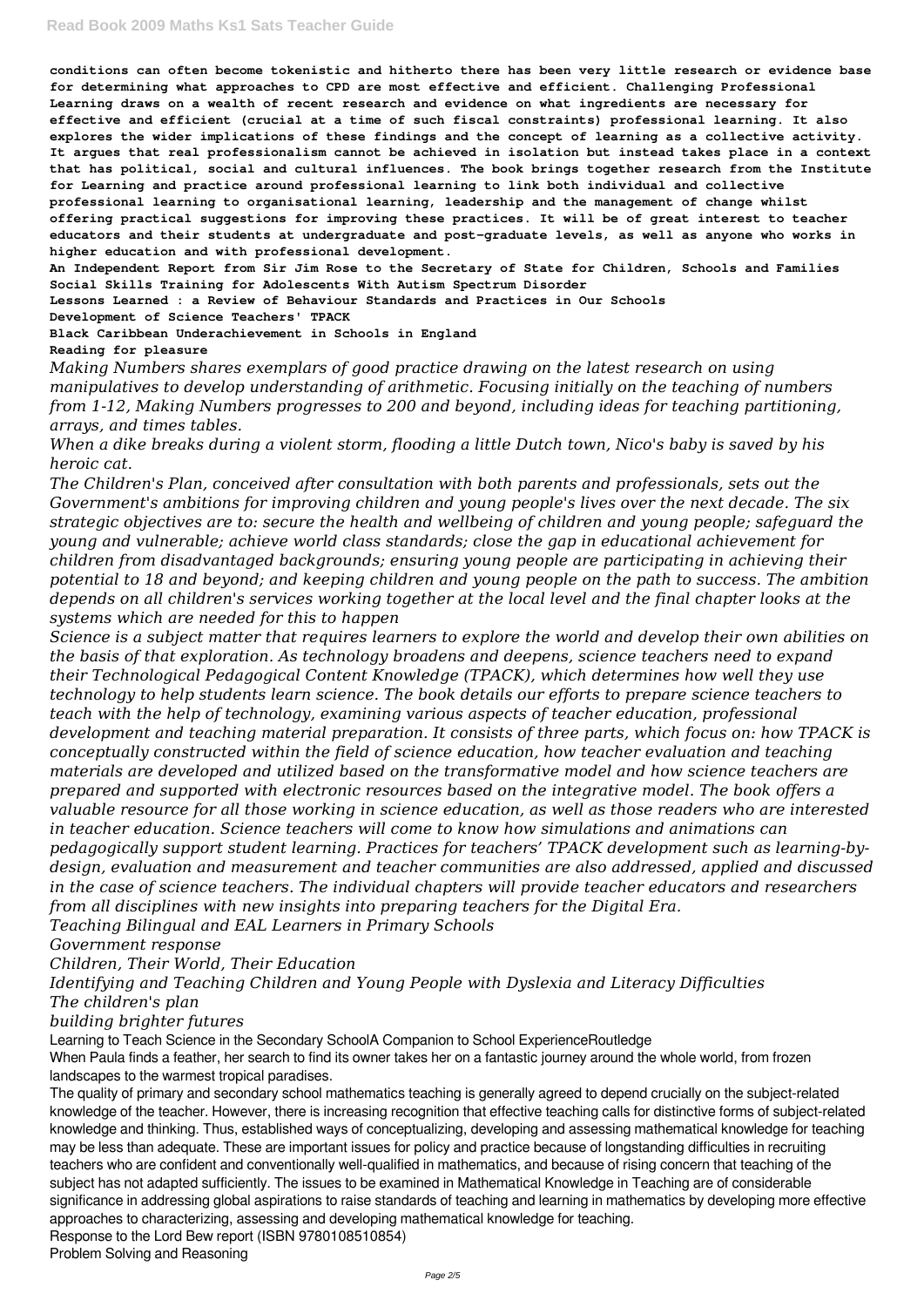The Feather Primary Teaching English Key Stage 2 Mathematical Knowledge in Teaching Teachers vs Tech?

**With dialogue and dialogic teaching as upcoming buzz-words, we face a familiar mix of danger and opportunity. The opportunity is to transform classroom talk, increase pupil engagement, and lift literacy standards from their current plateau. The danger is that a powerful idea will be jargonised before it is even understood, let alone implemented, and that practice claiming to be dialogic will be little more than re-branded chalk and talk or illfocused discussion. Dialogic teaching is about more than applying tips such as less hands-up bidding. It demands changes - in the handling of classroom space and time; in the balance of talk, reading and writing; in the relationship between speaker and listener; and in the content and dynamics of talk itself. England's school system performs below its potential and can improve significantly. This white paper outlines action designed to: tackle the weaknesses in the system; strengthen the status of teachers and teaching; reinforce the standards set by the curriculum and qualifications; give schools back the freedom to determine their own development; make schools more accountable to parents, and help them to learn more quickly and systematically from good practice elsewhere; narrow the gap in attainment between rich and poor. The quality of teachers and teaching is the most important factor in determining how well children do. The Government will continue to raise the quality of new entrants to the profession, reform initial teacher training, develop a network of "teaching schools" to lead training and development, and reduce the bureaucratic burden on schools. Teachers will be given more powers to control bad behaviour. The National Curriculum will be reviewed, specifying a tighter model of knowledge of core subjects so that the Curriculum becomes a benchmark against which school can be judged. Schools will be given more freedom and autonomy, the Academies programme extended and parents will be able to set up "Free Schools" to meet parent demand. Accountability for pupil performance is critical, and much more information will be available to aid understanding of a school's performance. School improvement will be the responsibility of schools, not central government. Funding of schools needs to be fairer and more transparent, and there will be a Pupil Premium to target resources on the most deprived pupils.**

**MathsBeat: Year 1 Teacher's Handbook provides essential support for teaching for mastery, including integrated professional development and real-life examples of children's work to help assess for depth of understanding. This book includes full coverage of the content of professional studies modules and goes beyond to support trainees on placements and in their learning on the course.**

## **East Asian Practices Towards Dialogic Teaching**

## **Teacher's Book Developing Higher-Order Literacy Skills Across the Curriculum The EAL Teaching book**

Reading for pleasure urgently requires a higher profile to raise attainment and increase children's engagement as self-motivated and socially interactive readers. Building Communities of Engaged Readers highlights the concept of 'Reading Teachers' who are not only knowledgeable about texts for children, but are aware of their own reading identities and prepared to share their enthusiasm and understanding of what being a reader means. Sharing the processes of reading with young readers is an innovative approach to developing new generations of readers. Examining the interplay between the 'will and the skill' to read, the book distinctively details a reading for pleasure pedagogy and demonstrates that reader engagement is strongly influenced by relationships between children, teachers, families and communities. Importantly it provides compelling evidence that reciprocal reading communities in school encompass: a shared concept of what it means to be a reader in the 21st century; considerable teacher and child knowledge of children's literature and other texts; pedagogic practices which acknowledge and develop diverse reader identities; spontaneous 'inside-text talk' on the part of all members; a shift in the focus of control and new social spaces that encourage choice and children's rights as readers. Written by experts in the literacy field and illustrated throughout with examples from the project schools, it is essential reading for all those concerned with improving young people's enjoyment of and attainment in reading. Learning to Teach Science in the Secondary School, now in its third edition, is an indispensable guide to the process and practice of teaching and learning science. This new edition has been fully updated in the light of changes to professional knowledge and practice – including the introduction of master level credits on PGCE courses – and revisions to the national curriculum. Written by experienced practitioners, this popular textbook comprehensively covers the opportunities and challenges of teaching science in the secondary school. It provides guidance on: the knowledge and skills you need, and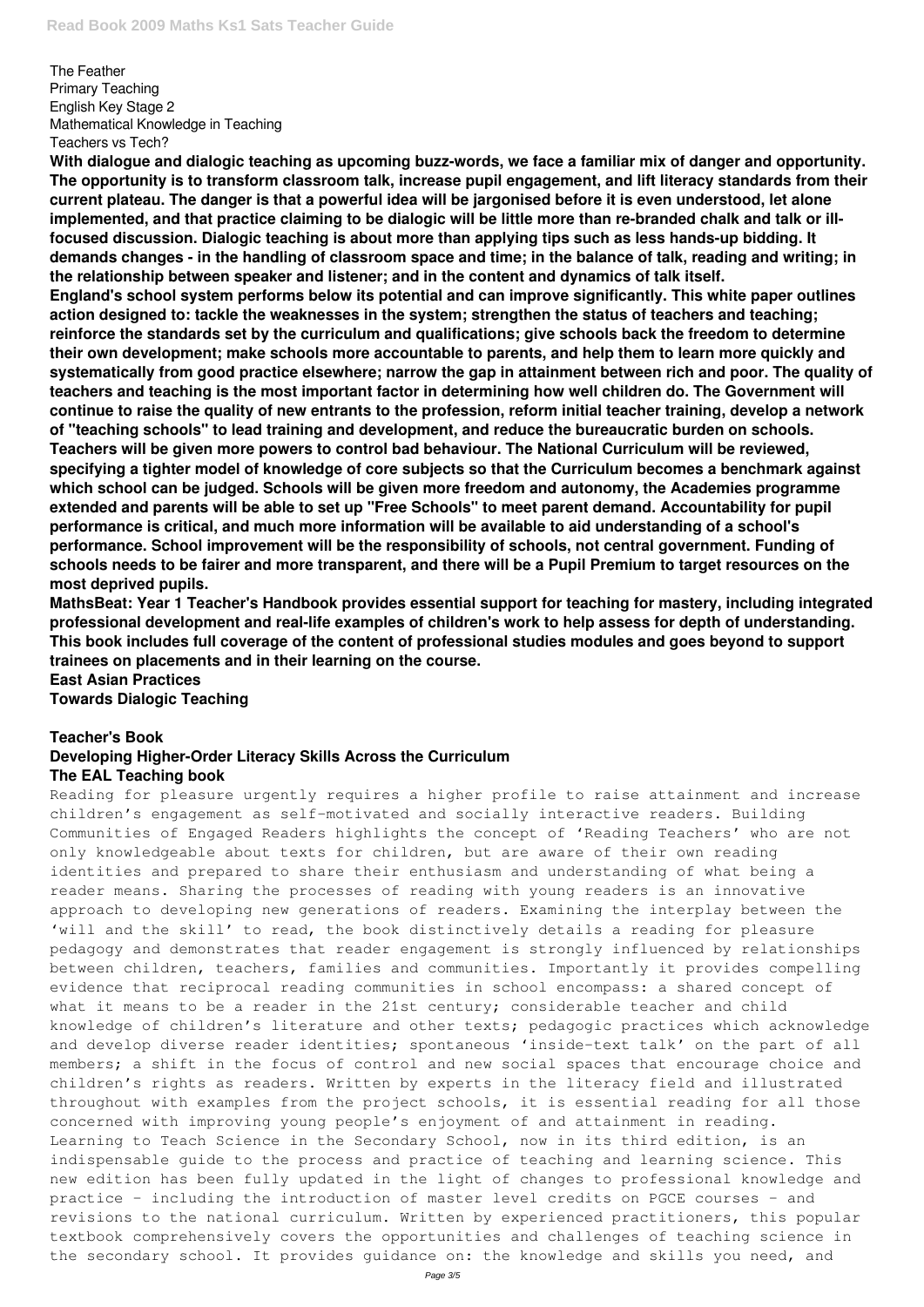#### **Read Book 2009 Maths Ks1 Sats Teacher Guide**

understanding the science department at your school development of the science curriculum in two brand new chapters on the curriculum 11-14 and 14-19 the nature of science and how science works, biology, chemistry, physics and astronomy, earth science planning for progression, using schemes of work to support planning , and evaluating lessons language in science, practical work, using ICT , science for citizenship, Sex and Health Education and learning outside the classroom assessment for learning and external assessment and examinations. Every unit includes a clear chapter introduction, learning objectives, further reading, lists of useful resources and specially designed tasks – including those to support Masters Level work – as well as cross-referencing to essential advice in the core text Learning to Teach in the Secondary School, fifth edition. Learning to Teach Science in the Secondary School is designed to support student teachers through the transition from graduate scientist to practising science teacher, while achieving the highest level of personal and professional development.

Reasoning skills are a fundamental, but often underated, part of both the mathematics and language curriculum. We developed this book in conjunction with Bracknell Forest LEA to help get children thinking, and talking, about numbers and shape, while honing their logical reasoning.

This new edition of the popular textbook digs into the research behind different aspects of teaching in order to give students an informed understanding of what underpins high quality teaching. It explores what the evidence shows about the effectiveness of different approaches, drawing from a variety of educational schools of thought. New to this edition: enhanced discussion of what we can learn from cognitive science research new chapters on metacognition and thinking skills, teacher subject knowledge, evaluating teacher performance, and international comparisons on teaching new Further Reading and Think Point features encouraging critical engagement with key research findings. This is essential reading for all students on initial teacher education courses including undergraduate, postgraduate, School Direct, Teach First and employment-based routes into teaching, and also qualified teachers wanting to deepen their understanding of educational research.

Macmillan Mathematics

Effective Teaching and Learning for Pupils in Low Attaining Groups

Teaching Year One

Katje, the Windmill Cat

The importance of teaching

A Companion to School Experience

*This textbook is founded on the idea of learning as knowledge construction and the implications of this for the nature of knowledge and for the way it is acquired. The first section examines the nature of knowledge from several perspectives. The dominant theme is that views of learning closely relate to views of knowledge. The second section considers what it is to be knowledgeable. Expertise and types of knowledge are considered using examples from different phases of education and subject areas. The final part of the book focuses on learning within domains and what this means from different subject perspectives. Learning and Knowledge is a Course Reader for The Open University course E836 Learni*

*In this UPDATEDedition of the National Curriculum for Englandfor Key Stages 1 and 2, you will find full programmes of study for all 11 original primary subjectsplus three new subjects: Relationships Education; Relationships and Sex Education; and Health Education(to be taught in English schools in September 2020). The National Curriculum for England sets out the framework for the national curriculum at key stages 1 and 2. This statutory guidance includes information about the school curriculum and the national curriculum the aims for the national curriculum statements on inclusion, and on pupils' competence in numeracy and maths, language and literacy across the school programmes of study for KS 1 and 2 for all the subjects that are taught at these key stages.*

*Part of the 'Rising Stars Maths' series, this title gives clear guidance on how to teach key problem solving and reasoning concepts*

*so that pupils can use reasoning in every lesson.*

*How do children relate to numbers and mathematics? How can they be helped to understand and make sense of them? People are rarely ambivalent towards mathematics, having either a love or hate relationship with the subject, and our approach to it is influenced by a variety of factors. How we are taught mathematics as children plays a big role in our feelings towards it. Numbers play a large part in our lives, and it is therefore beneficial to inspire a positive attitude towards them at a young age. With contributors comprised of teachers, teacher educators, mathematicians and psychologists, Mathematical Misconceptions brings together information about pupils' work from four different countries, and looks at how children, from the ages of 3 - 11, think about numbers and use them. It explores the reasons for their successes, misunderstandings and misconceptions, while also broadening the reader's own mathematical knowledge. Chapters explore: - the seemingly paradoxical number zero - the concept of equality - children's perceptions and misconceptions of adding, subtracting, multiplying and dividing - the learning process - the ways in which children acquire number concepts. This unique book will transform the way in which primary school teachers think about mathematics. Fascinating reading for anyone working with children of this age, it will be of particular interest to teachers, trainee teachers and teaching assistants. It will show them how to engage children in the mysteries and delights of numbers. Interview Questions and Answers Developing Early Writing*

*Effective Teaching*